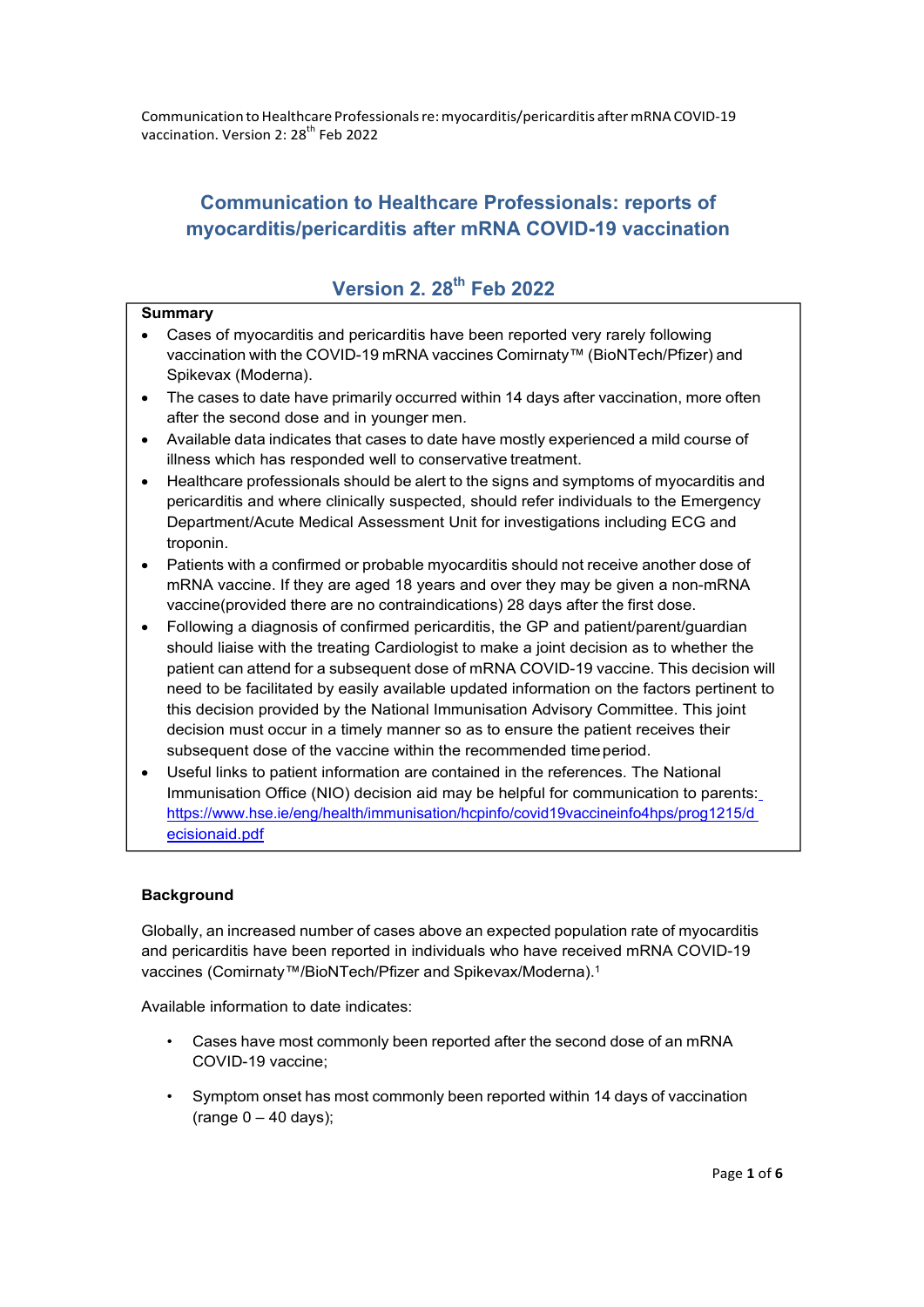Communication toHealthcare Professionalsre:myocarditis/pericarditis aftermRNACOVID‐19 vaccination. Version 2: 28<sup>th</sup> Feb 2022

- Cases have more commonly been reported in young adults and adolescents, but less frequently in those aged 5-11 years old (although data is limited in this age group); $2$
- Cases to date have mostly experienced similar symptoms to the typical course of these illnesses, and have responded well to conservative treatment. $2$

Myocarditis is inflammation of the heart muscle, and pericarditis is inflammation of the lining outside the heart. Symptoms can include chest pain, shortness of breath, or palpitations.

#### **Diagnosis of pericarditis and/or myocarditis**

Healthcare professionals should consider myocarditis and pericarditis in any individual who presents with new onset of shortness of breath, palpitations and (acute and persisting) chest pain and who has recently received a dose of an mRNA COVID-19 vaccination.<sup>2</sup> See Figure 1 for the diagnostic pathway.

Where there is clinical suspicion of pericarditis and/or myocarditis, individuals should be referred to the appropriate Emergency Department (ED) /Acute Medical Assessment Unit (AMAU) for an ECG and troponin blood test.

If the ECG and troponin investigations are within normal parameters, and a clinical diagnosis of pericarditis/myocarditis is not suspected, the individual may be discharged back to the care of their GP. The patient can proceed with the COVID-19 vaccine regime as normal.

If the ECG and/or troponin investigations return results outside of normal parameters, or there is a clinical suspicion of pericarditis/myocarditis, the treating physician (in ED or AMAU) should consult with a Cardiologist.

All cases of pericarditis and/or myocarditis should be managed in line with clinical hospital guidelines, under the advice of Cardiology.

#### **Following treatment for a confirmed case of pericarditis and/or myocarditis:**

- It is important that written communication is provided to the patient/parent/guardian and their GP with regard to the diagnosis of pericarditis and/or myocarditis by the discharging team.
- Patients/parents/guardians should be directed to the appropriate patient information so that they can make a decision about pursuing follow-up options for COVID-19 vaccination.<sup>5-9</sup>
- The individual can be discharged to the care of their GP when clinically appropriate.

## **Decision on the administration of second mRNA COVID-19 vaccines following a diagnosis of pericarditis and/or myocarditis**

It is important to note that mRNA COVID-19 vaccinations are contraindicated where an individual has been diagnosed with myocarditis following vaccination with an mRNA COVID-19 vaccine.<sup>2</sup> Consideration may be given to the use of a non-mRNA vaccine for subsequent doses for anyone 18 and older,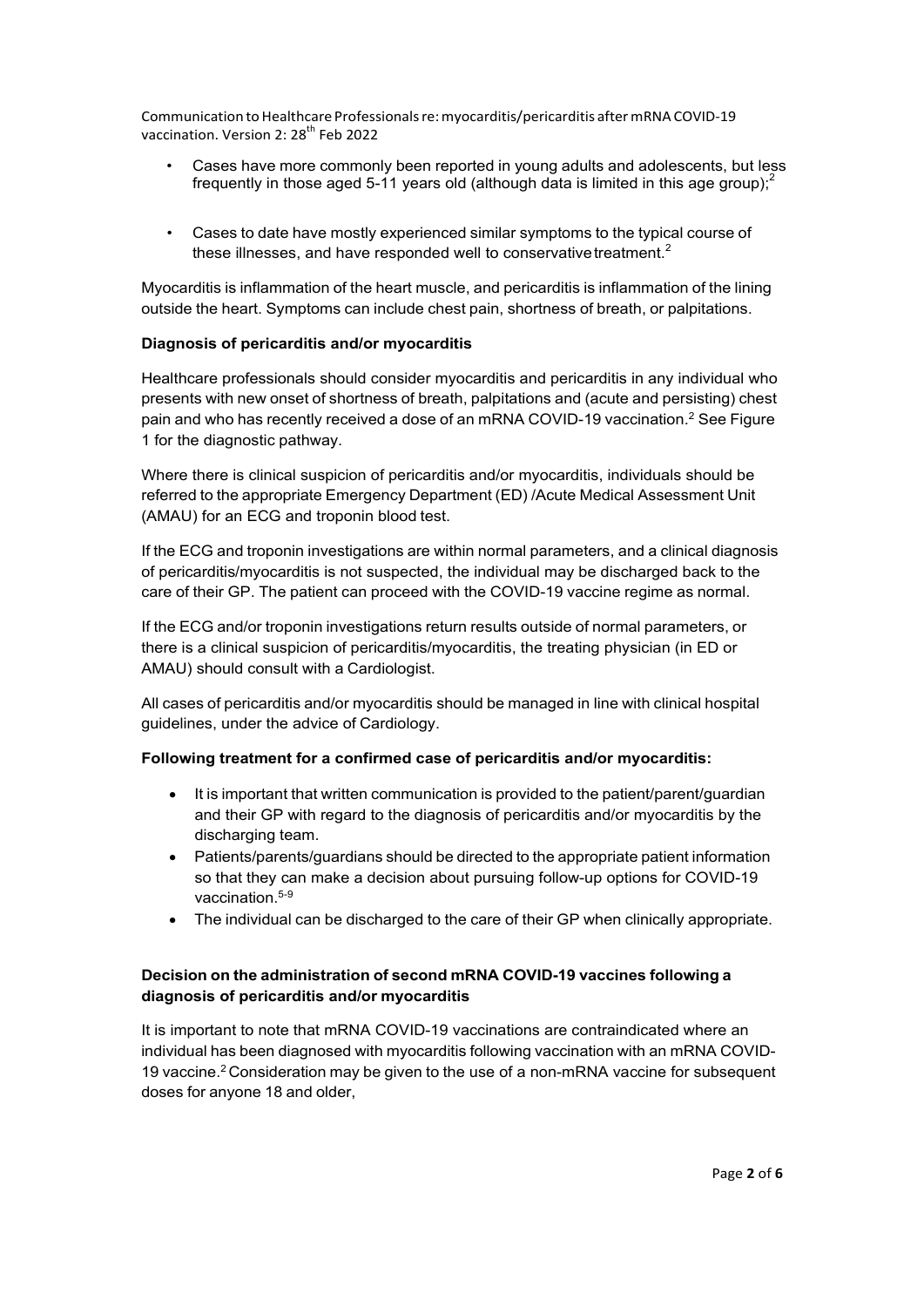Communication to Healthcare Professionals re: myocarditis/pericarditis after mRNA COVID-19 vaccination. Version 2: 28<sup>th</sup> Feb 2022

including pregnant women. This should be given after an interval of at least 28 days and the person should then be considered fully vaccinated. A non-mRNA vaccine can also be considered for booster doses as per NIAC guidance.<sup>2</sup>

With regard to vaccination following a confirmed case of pericarditis, a timely joint decision between the treating Cardiologist, GP and patient/parent/guardian with regard to the appropriateness of subsequent mRNA COVID-19 vaccination administration should be made, where deemed clinically appropriate.<sup>2</sup> This timely decision will be facilitated by the ready availability of up to date information on the factors pertinent to this decision by the National Immunisation Advisory Committee, as the situation evolves.

The understanding of COVID-19 vaccination is constantly evolving as we continue to assimilate vast amounts of data and findings into clinical practice. An individual risk benefit analysis for each patient following a diagnosis of pericarditis must be undertaken on a caseby-case basis, taking into account the most up to date guidance from the National Immunisation Advisory Committee, the preference of the patient and their parent/guardian (where appropriate) and their risk factors for serious sequelae associated with COVID-19 infection. Factors that could influence the decision to continue with the subsequent dose of COVID-19 mRNA vaccine include: 3,4,12

- Age
- Occupation
- The presence of co-morbidities or risk factors for severe COVID-19 illness (occupation and those at high or very high risk of COVID-19 due to co-morbidities)
- Laboratory-confirmed infection with SARS-CoV-2 in the previous nine months
- . The severity of the pericarditis
- The views of the patient and their family.

Individuals aged 16 years and above, who have capacity, have the right to make the decision about whether they consent to receiving subsequent vaccines. Such individuals should be involved in the joint decision-making process and supported to make an informed decision by their parents/guardians and healthcare professionals.<sup>10</sup>

In the case of 12-15 year olds, a parent or guardian will need to be involved in the joint decision-making process as to whether their child can receive a subsequent dose of the vaccine. It is recommended that assent from the child to receive a subsequent vaccination, or otherwise, is also sought and that the child is supported to participate in this decisionmaking process.11

Any use of non-mRNA vaccines in those under 18 years of age are currently off-label and not recommended by NIAC.<sup>12,13</sup>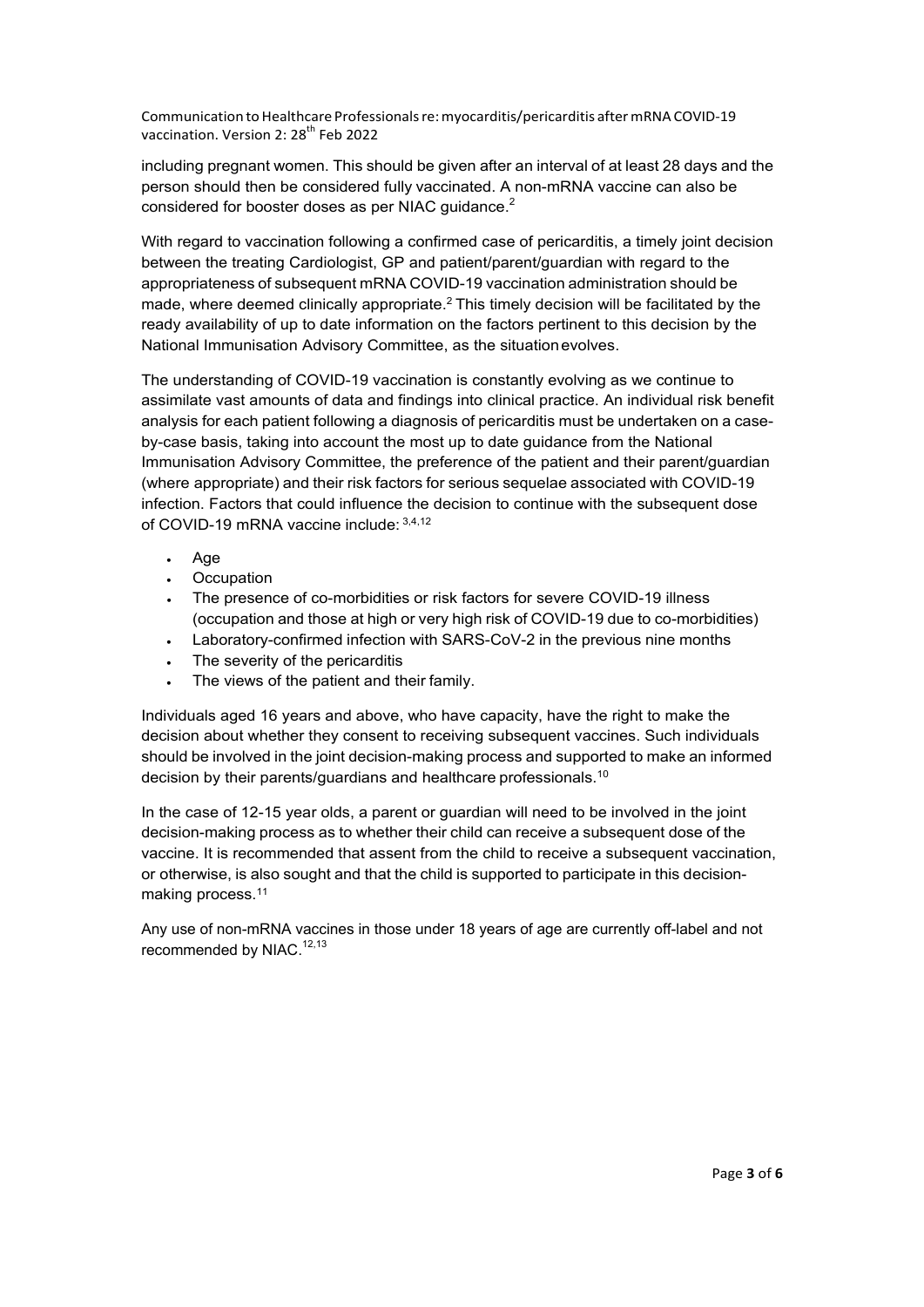Communication to Healthcare Professionals re: myocarditis/pericarditis after mRNA COVID-19 vaccination. Version 2: 28<sup>th</sup> Feb 2022

## **References**

- 1. Gargano JW, Wallace M, Hadler SC, et al. Use of mRNA COVID-19 vaccine after reports of myocarditis among vaccine recipients: update from the Advisory Committee on Immunization Practices — United States, June 2021. MMWR Morb Mortal Wkly Rep 2021;70:977–982.
- 2. National Immunisation Advisory Committee. Chapter 5a COVID-19 Immunisation guidelines [Internet]. Dublin: RCPI; 2022 [modified 2022 February 18; cited 2022 February 22]. Available from: https://www.hse.ie/eng/health/immunisation/hcpinfo/guidelines/
- 3. Wang Z, Muecksch F, Schaefer-Babajew D, et al. Naturally enhanced neutralizing breadth against SARS-CoV-2 one year after infection. Nature 2021.
- 4. Wallace M, Oliver S. COVID-19 mRNA vaccines in adolescents and young adults: Benefit-risk discussion [Internet]. Atlanta, Centers for Disease Control. [modified 2021 Jun 23, cited 2021 August 11]. Available from: https://www.cdc.gov/vaccines/acip/meetings/downloads/slides-2021-06/05-COVID-Wallace-508.pdf
- 5. National Immunisation Office. COVID-19 vaccines: decision aid for patients and younger people aged 12-15 years [Internet]. Dublin, Health Service Executive [modified 2021 August 17, cited 2022 February 22]. Available from: https://www.hse.ie/eng/health/immunisation/hcpinfo/covid19vaccineinfo4hps/prog1215/decisi onaid.pdf
- 6. Health Service Executive, Department of Health. Comirnaty (Pfizer/ BioNTech) vaccine for children and young people aged 12-15: Important information for parents and guardians [Internet]. Dublin, Health Service Executive [modified 2021 December 23, cited 2022 February 22]. Available from:

https://www.hse.ie/eng/services/news/newsfeatures/covid19-updates/covid-19-vaccinematerials/information-for-parents-and-guardians-about-the-pfizer-vaccine-for-12- 15s.pdf

7. Health Service Executive, Department of Health. Spikevax (Moderna) vaccine for children and young people aged 12-15: Important information for parents and guardians [Internet]. Dublin, Health Service Executive [modified 2021 October 18, cited 2022 February 22]. Available from:

https://www.hse.ie/eng/services/news/newsfeatures/covid19-updates/covid-19-vaccinematerials/information-parents-about-moderna-vaccine-for-children-aged-12-15.pdf

- 8. Health Service Executive, Department of Health. After your Comirnaty (Pfizer/ BioNTech) COVID-19 vaccine [Internet]. Dublin, Health Service Executive [modified 2021 July 29, cited 2022 February 22]. Available from: https://www.hse.ie/eng/health/immunisation/hcpinfo/covid19vaccineinfo4hps/c19booster/pfize raftercare.pdf
- 9. Health Service Executive. Department of Health. After your Spikevax (Moderna) COVID-19 vaccine [Internet]. Dublin, Health Service Executive [modified 2021 December 14, cited 2022 February 22]. Available from: https://www.hse.ie/eng/services/news/newsfeatures/covid19-updates/covid-19-vaccinematerials/after-your-covid-19-moderna-vaccine.pdf
- 10. Health Service Executive. Guidance on consent for vaccination of young people 16 17 years: version 2 [Internet]. Dublin. Health Service Executive [modified 2021 May 7, cited 2022 February 22]. Available from:

https://www.hse.ie/eng/health/immunisation/hcpinfo/covid19vaccineinfo4hps/guidance- on-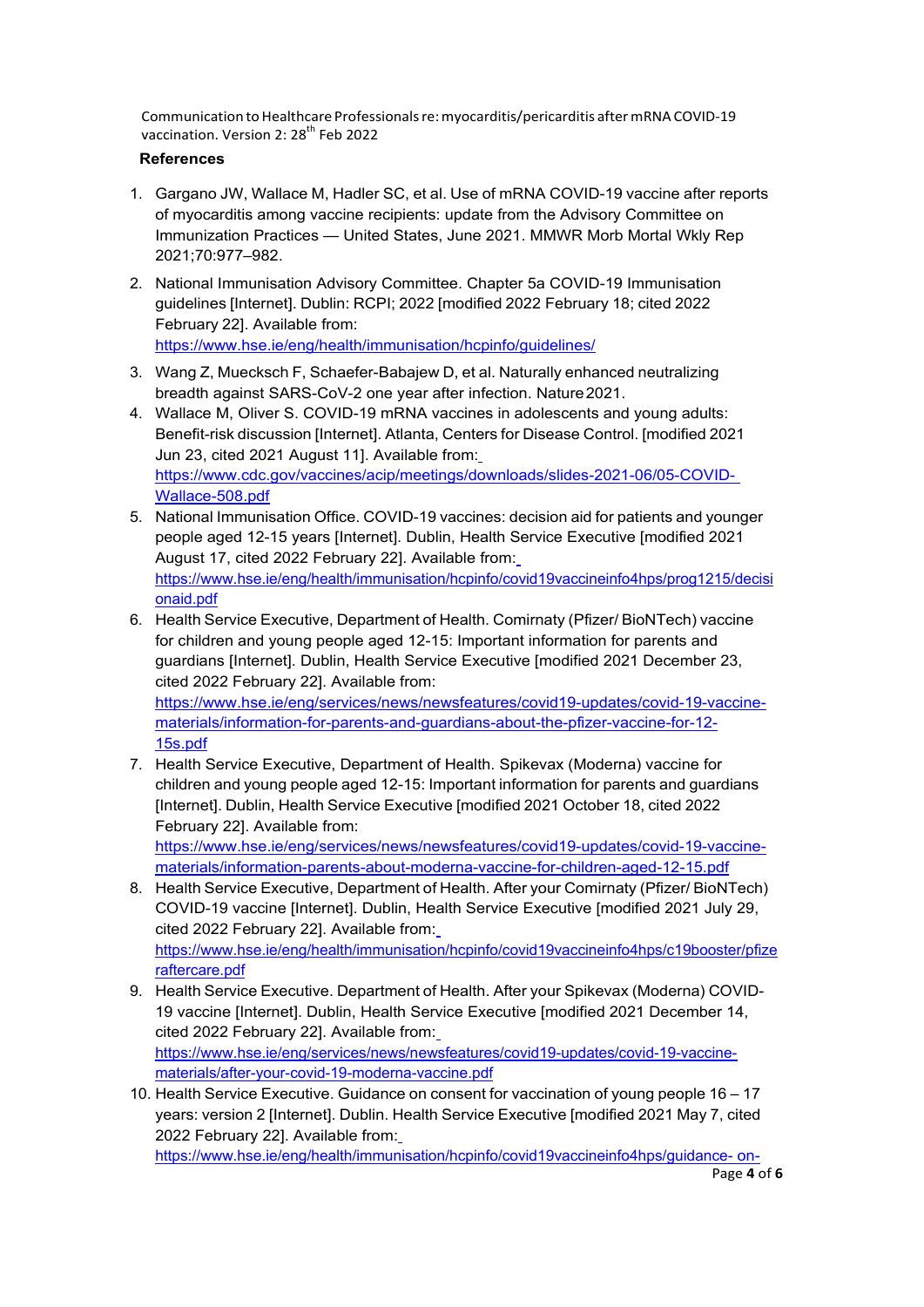Communication to Healthcare Professionals re: myocarditis/pericarditis after mRNA COVID-19 vaccination. Version 2: 28<sup>th</sup> Feb 2022

consent-for-vaccination-16-17-years.pdf

- 11. Health Service Executive. COVID-19 vaccines for 12 15 year olds[Internet]. Dublin, Health Service Executive [modified 2022 January 9, cited 2022 February 22]. Available from: https://www.hse.ie/eng/health/immunisation/hcpinfo/covid19vaccineinfo4hps/pr og1215/
- 12. National Immunisation Committee. Recommendations: COVID-19 vaccination for those aged 12-15 years [Internet]. Dublin, Royal College of Physicians of Ireland [modified 2021 August 3, cited 2021 August 12]. Available from: https://www.rcpi.ie/policy-and-advocacy/national-immunisation-advisorycommittee/advice-on-covid-19-vaccinations-provided-by-niac-to-thedepartment-of-health/
- 13. National Immunisation Committee. Recommendations: COVID-19 vaccination for those aged 5 to 11 years [Internet]. Dublin, Royal College of Physicians of Ireland [modified 2021 December 7, cited 2022 February 22]. Available from: https://www.rcpi.ie/policy-andadvocacy/national-immunisation-advisory-committee/advice-on-covid-19-vaccinationsprovided-by-niac-to-the-department-of-health/